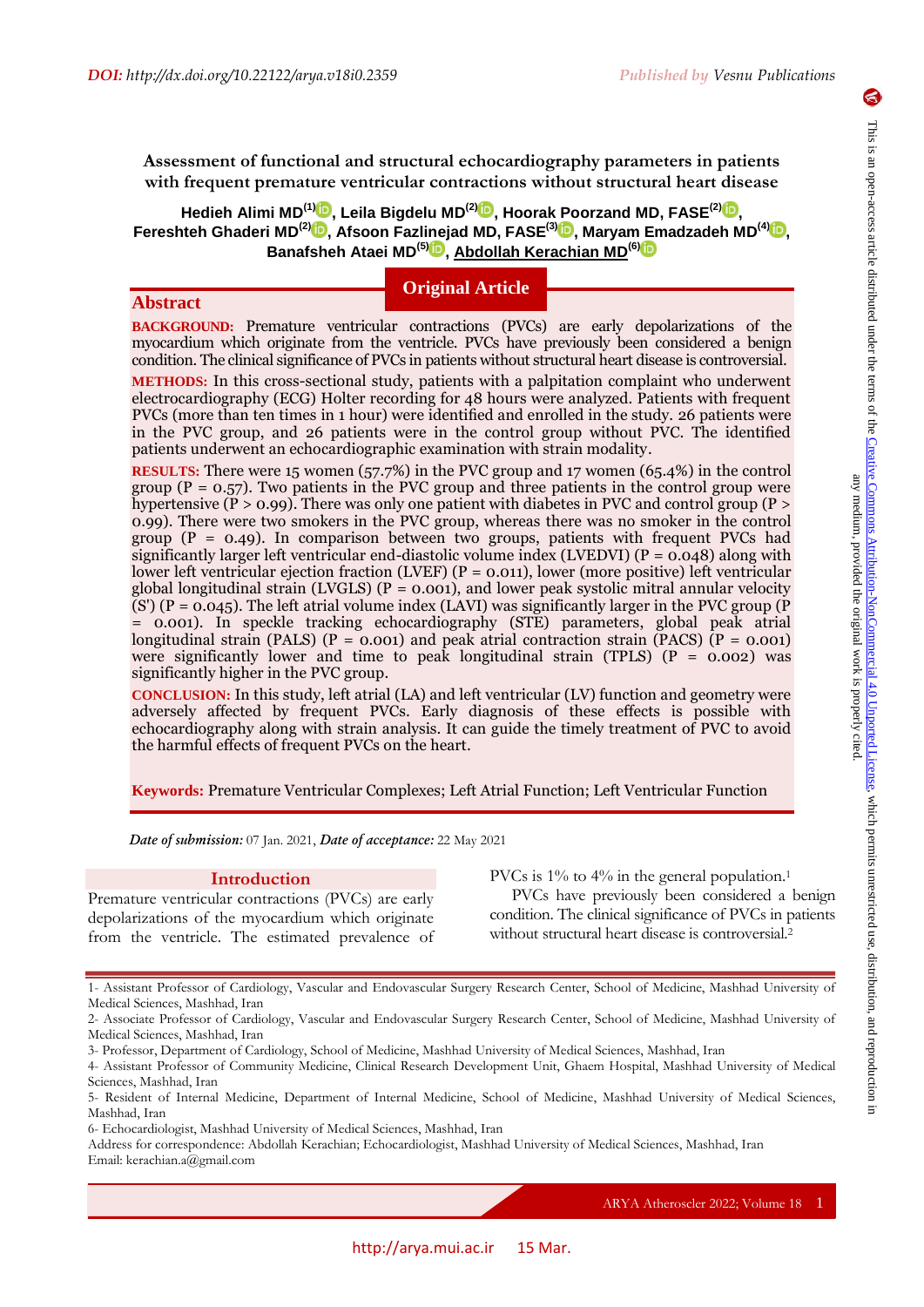**How to cite this article:** Alimi H, Bigdelu L, Poorzand H, Ghaderi F, Fazlinejad A, Emadzadeh M, et al. **Assessment of functional and structural echocardiography parameters in patients with frequent premature ventricular contractions without structural heart disease.** ARYA Atheroscler 2022; 18: 2359.

In recent years, it has been documented that frequent PVCs can lead to left ventricular (LV) systolic dysfunction.<sup>3</sup> Most studies consider a frequency cutoff of 10 PVCs per hour as a threshold for increased risk.<sup>4</sup> In patients with normal LV ejection fraction (LVEF), frequent PVC is associated with left atrial (LA) enlargement. In patients with frequent PVCs, atrial remodeling happens before changing in the LV geometry.<sup>5</sup>

It has been demonstrated that frequent PVCs in otherwise healthy patients are associated with LA remodeling, larger LA volume, and trapezoidal LA shape.<sup>6</sup> Speckle tracking echocardiography (STE) revealed that in patients with PVCs, LV systolic functions decreased. This adverse effect increased with exposure time and the frequency of PVCs.<sup>2</sup> PVCs may be a modifiable risk factor for heart failure that can be successfully treated with pharmacological therapies or catheter ablation.<sup>7</sup>

We aimed to investigate PVCs' effects on the LV and LA function using conventional echocardiography with strain modality.

#### **Materials and Methods**

*Patients:* This cross-sectional study was conducted in Ghaem and Imam Reza Hospitals, Mashhad, Iran, from April 2018 to February 2019. 26 patients were in the PVC group, and 26 patients were in the control group without PVC. We did not match the patients in the case and control groups. All patients provided informed written consent. The local scientific ethics committee approved the study (IR.MUMS.MEDICAL.REC.1398.142).

In this study, patients with palpitation complaints who underwent ambulatory electrocardiography (ECG) Holter recording with portable Telesmart Holter Recorder (MEDSET, Germany) were analyzed for 48 hours. Patients with frequent PVCs (more than ten times in 1 hour) were identified and enrolled in the study group, and patients without PVCs were included in the control group. The identified patients underwent an echocardiographic examination. Measurements were not done during PVC or post PVC beats. Heart rate and blood pressure at the time of echocardiography were in the normal range.

Exclusion criteria included LV hypertrophy, ischemic heart disease (IHD), LVEF < 50%, right ventricular (RV) dysfunction, pulmonary hypertension (PH), electrolyte abnormality, uncontrolled systemic or metabolic disease, moderate or severe valvular heart disease, and low echocardiographic image quality. Patients with any history of atrial fibrillation (AF), thyroid diseases, and substance abuse were also excluded from the study.

*Conventional echocardiography:* Transthoracic echocardiography (TTE) was done using Siemens ACUSON SC2000 Ultrasound System with 4V1c Transducer (frequency bandwidth: 1.25-4.5 MHz). All measurements were made following the current American Society of Echocardiography (ASE) guideline recommendations.<sup>8</sup>

We evaluated LV end-diastolic volume index (LVEDVI), interventricular septum (IVS), posterior wall (PW), LVEF, early diastolic mitral inflow velocity (E velocity), late diastolic mitral inflow velocity (A velocity), early diastolic mitral annulus velocity (e'), late diastolic mitral annulus velocity (a'), deceleration time (DT) of E wave, peak systolic mitral annulus velocity (S' velocity), E/e' ratio, and LA volume index (LAVI).

Quantification of LV dimension, LVEDVI, and LVEF (using biplane Simpson's method) was performed according to the latest guideline of the ASE.<sup>8</sup>

LAVI was measured by using a biplane disk summation technique. The LAVI's normal upper limit was calculated 34 ml/m2 for both genders.<sup>8</sup>

For diastolic function, peak E-wave velocity, peak A-wave velocity, pulsed-wave tissue Doppler imaging (TDI) e' velocity, and E/e' were calculated according to ASE recommendation.<sup>9-11</sup>

*Velocity vector imaging (VVI):* Two-dimensional (2D) strain imaging is an echocardiographic modality that uses standard B-mode images for speckle tracking analysis. Strain examines myocardial deformation, and strain rate evaluates the rate of change in strain and can be measured throughout the cardiac cycle.12,13

LA strain can be measured by TDI, 2D STE, and VVI.12,14 Novel quantitative techniques such as STE and TDI can reliably measure LV strain which have a more sensitive diagnostic potential.<sup>15</sup>

VVI is an endocardial border tracking technique; therefore, VVI can track the movement of a thinwalled structure such as the LA.<sup>16</sup>

For VVI analysis of LA, 2D images of apical two and four-chamber views were obtained with frame rates between 70-100 Hz. We used R-R gating for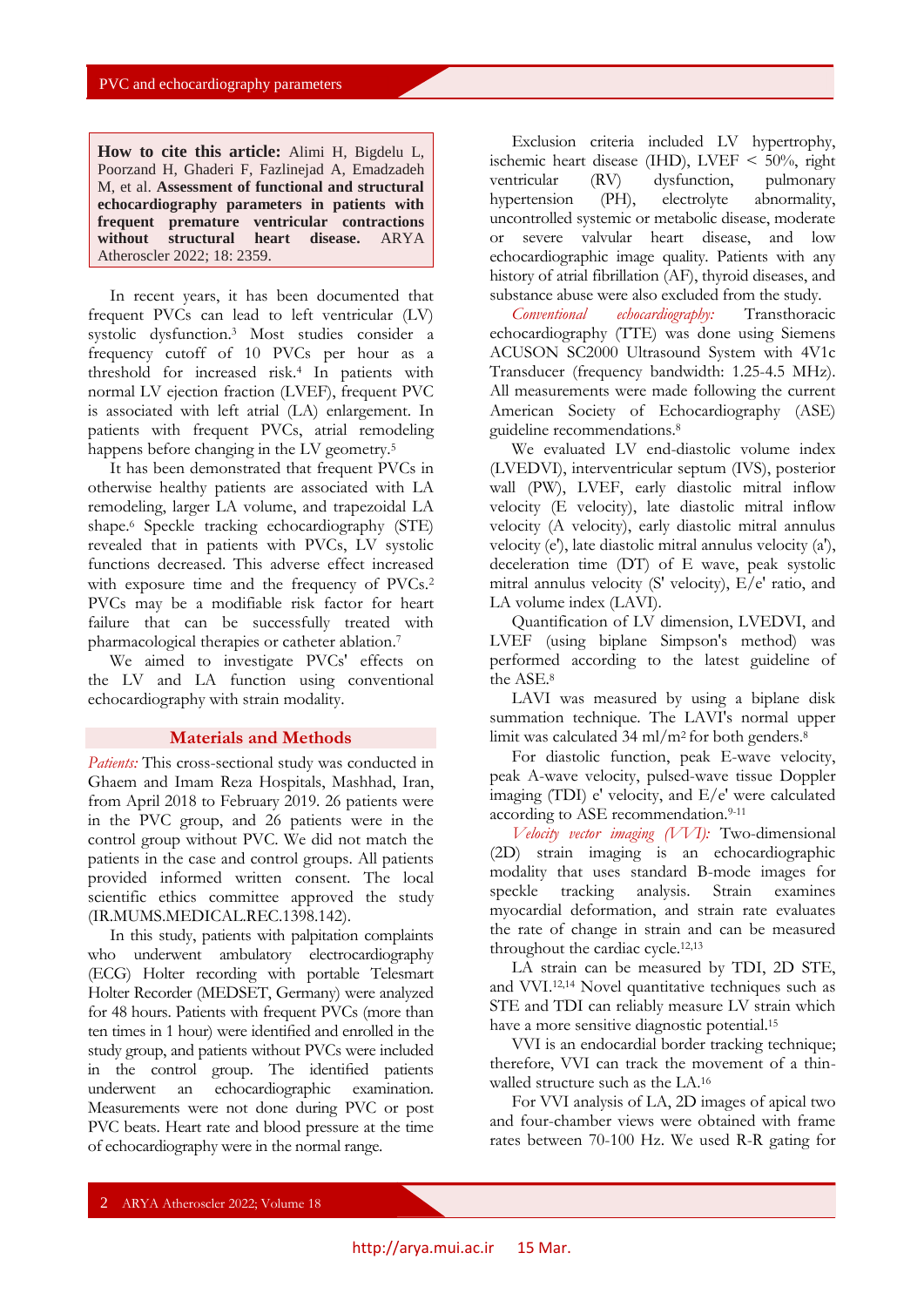

**Figure 1.** Strain analysis of left atrium (LA) for calculating peak atrial longitudinal strain (PALS), peak atrial contraction strain (PACS), and time to peak longitudinal strain (TPLS)

calculating LA strain. The endocardium of the LA was traced manually. The region of interest (ROI) was delineated and traced, starting from the mitral annulus's lateral side, and ending at the medial side, excluding the pulmonary veins and LA appendage (LAA) (Figure 1). The strain and strain rate measures were calculated automatically.12,14

The strain analysis for LV was performed using three apical views (apical four-chamber, two-

chamber, and long-axis views). The ROI was delineated and traced, global longitudinal strain (GLS) was calculated automatically, and their average was obtained (Figure 2). Measurements began with the apical long-axis view to visualize aortic valve closure.<sup>8</sup> Global peak atrial longitudinal strain (PALS), time to peak longitudinal strain (TPLS), peak atrial contraction strain (PACS), and left ventricular global longitudinal strain (LVGLS) were evaluated by the VVI method.



**Figure 2.** Strain analysis of left ventricle (LV) for calculating left ventricular global longitudinal strain (LVGLS)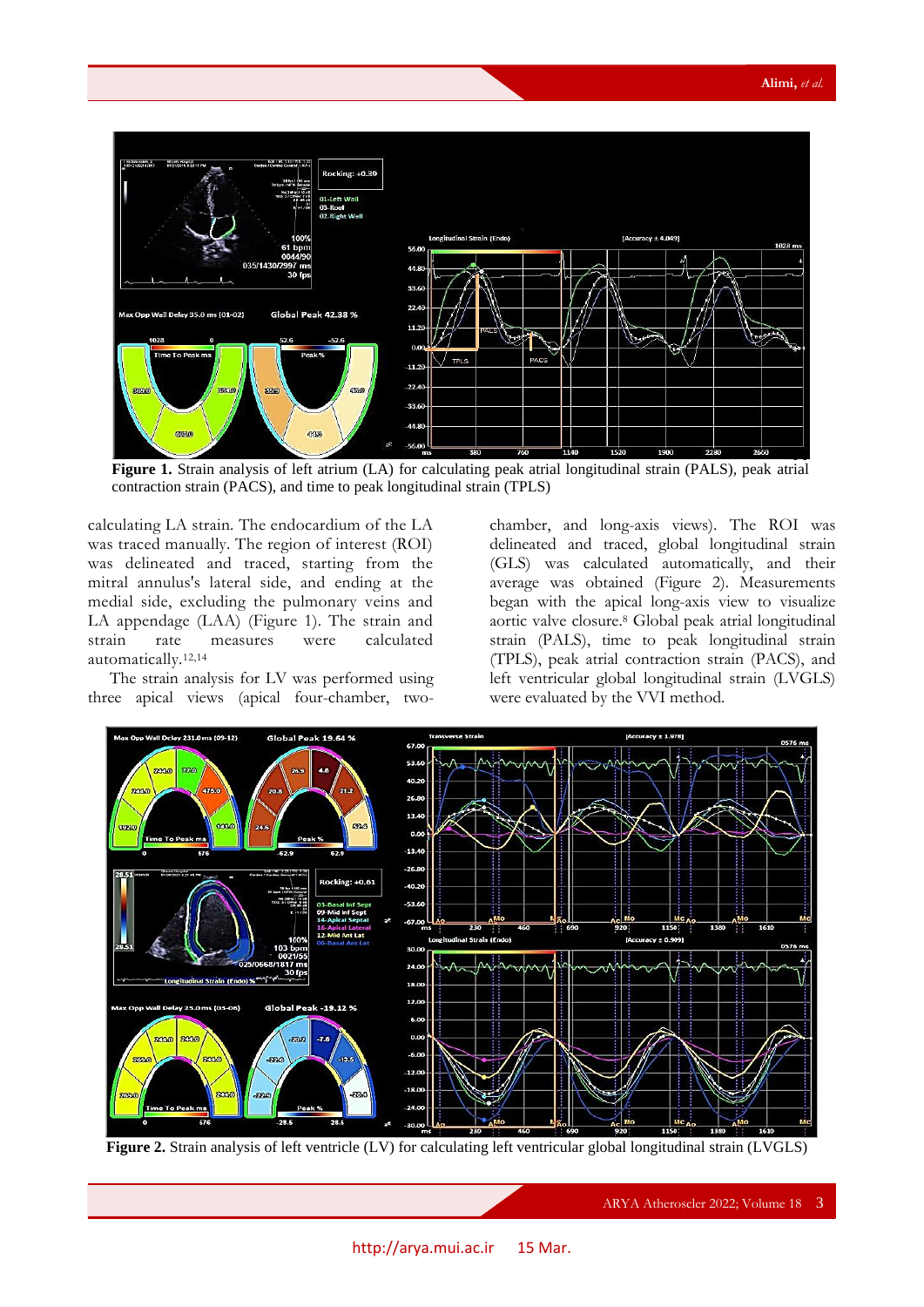*Statistics:* Statistical analysis was done using SPSS software (version 23.0, IBM Corporation, Armonk, NY, USA). Normality assumption was done by Kolmogorov-Smirnov test. Categorical variables were reported as frequency and percentage. Quantitative variables were described as the mean ± standard deviation (SD). The chi-square test or Fisher's exact test was used for comparing the distribution pattern of categorical variables between two groups. For comparing quantitative variables of two groups, the independent samples t-test and Mann-Whitney test were used in normally and nonnormally distributed variables, respectively. Linear regression was also applied to determine the effect of PVC on echocardiographic parameters. P-value < 0.05 was considered statistically significant.

# **Results**

There was no statistically significant difference between the two groups concerning sex, hypertension (HTN), diabetes, and smoking. There were 15 women (57.7%) in the PVC group and 17 women (65.4%) in the control group ( $P = 0.57$ ). Two patients in the PVC group and three patients in the control group were hypertensive  $(P > 0.99)$ . There was only one patient with diabetes in PVC and control group ( $P > 0.99$ ). There were two smokers in the PVC group, whereas there was no smoker in the control group ( $P = 0.49$ ).

The mean age of the PVC group was 43.46  $\pm$  15.93 years, and the mean age in the control group was  $44.46 \pm 10.37$  years (P = 0.790). Table 1 summarizes the echocardiographic parameters in both groups.

In comparison between two groups, patients with frequent PVCs had significantly larger LVEDVI (52.19  $\pm$  9.60 vs. 46.95  $\pm$  9.04, P = 0.048) along with lower LVEF  $(57.58 \pm 5.11 \text{ vs.}$ 60.81  $\pm$  3.58, P = 0.011), lower (more positive) LVGLS  $(-18.25 \pm 2.05 \text{ vs. } -20.53 \pm 1.60)$  $P < 0.001$ ), and lower peak systolic mitral annular velocity (S') (7.11  $\pm$  0.84 vs. 7.61  $\pm$  0.89, P = 0.045).

LAVI was found to be significantly larger in the PVC group (28.26 ± 6.86 vs. 22.86 ± 3.55,  $P = 0.01$ ). In VVI echocardiography analysis, PALS  $(30.85 \pm 13.15 \text{ vs. } 57.49 \pm 9.13, \text{ P} < 0.001)$  and PACS (14.17  $\pm$  5.98 vs. 21.99  $\pm$  6.79, P < 0.001) were significantly lower and TPLS  $(438.80 \pm 77.31)$ vs. 380.80  $\pm$  41.00, P = 0.002) was significantly higher in PVC group.

**Table 1.** Echocardiographic parameters of the study population

|                                            | PVC group $(n = 26)$   | Control group $(n = 26)$                 | P                      |
|--------------------------------------------|------------------------|------------------------------------------|------------------------|
| LVEDVI $(ml/m2)$                           | $52.19 \pm 9.60$       | $46.95 \pm 9.04$                         | $0.048*$               |
| $IVS$ (cm) <sup>\$</sup>                   | $0.72(0.70-0.86)$      | $0.80(0.70-0.80)$                        | $0.939**$              |
| $PW$ (cm) <sup><math>\text{S}</math></sup> | $0.72(0.70-0.86)$      | $0.80(0.70-0.80)$                        | $0.939**$              |
| $LVEF$ $(\%)$                              | $57.58 \pm 5.11$       | $60.81 \pm 3.58$                         | $0.011$ *              |
| Mitral $E \text{ (cm/s)}$                  | $76.15 \pm 21.66$      | $74.62 \pm 14.81$                        | $0.766*$               |
| Mitral $A$ (cm/s)                          | $66.88 \pm 16.89$      | $67.81 \pm 17.72$                        | $0.848^{*}$            |
| $DT$ (msec)                                | $211.12 \pm 56.52$     | $191.42 \pm 38.49$                       | 0.148                  |
| S mitral $\text{(cm/s)}$                   | $7.11 \pm 0.84$        | $7.61 \pm 0.89$                          | 0.045                  |
| Medial $e'(cm/s)$                          | $8.82 \pm 2.48$        | $9.55 \pm 1.93$                          | 0.245                  |
| Medial $a'$ (cm/s)                         | $9.00 \pm 1.98$        | $8.86 \pm 2.50$                          | $0.826^{*}$            |
| Lateral $e'(cm/s)$                         | $12.35 \pm 2.97$       | $12.76 \pm 2.72$                         | $0.602*$               |
| Lateral a'(cm/s)                           | $11.17 \pm 2.77$       | $11.03 \pm 2.40$                         | $0.848*$               |
| $E/e'$ medial                              | $8.73 \pm 3.42$        | $7.91 \pm 1.91$                          | $0.292$ <sup>*</sup>   |
| PALS $(%)$                                 | $30.85 \pm 13.15$      | $57.49 \pm 9.13$                         | $< 0.001$ <sup>*</sup> |
| TPLS $(msec)^{5}$                          | 424.50 (383.75-451.70) | 391.50 (352.25-414.00)                   | $0.002***$             |
| PACS $(\%)$                                | $14.17 \pm 5.98$       | $21.99 \pm 6.79$                         | $< 0.001$ <sup>*</sup> |
| $LVGLS$ $%$                                | $-18.25 \pm 2.05$      | $-20.53 \pm 1.60$                        | $< 0.001$ <sup>*</sup> |
| LAVI $(ml/m^2)$                            | $28.26 \pm 6.86$       | $22.86 \pm 3.55$                         | $0.010^{r}$            |
| $\sim$ $\sim$                              |                        | $\cdot$<br>(0, 1)<br>$1 \quad 1 \quad 1$ |                        |

Echocardiographic parameters are expressed as mean  $\pm$  standard deviation (SD). A P-value  $\lt$ 0.05 was defined as significant.

\*Independent samples t-test; \*\*Mann-Whitney test; \$Median and interquartile range (IQR) were used due to the non-normal distribution

LVEDVI: Left ventricular end-diastolic volume index; IVS: Interventricular septum; PW: Posterior wall; LVEF: Left ventricular ejection fraction; DT: Deceleration time; E: Early diastolic mitral inflow velocity; A: Late diastolic mitral inflow velocity; e': Early diastolic mitral annulus velocity; a': Late diastolic mitral annulus velocity; PALS: Peak atrial longitudinal strain; TPLS: Time to peak longitudinal strain; PACS: Peak atrial contraction strain; LVGLS: Left ventricular global longitudinal strain; LAVI: Left atrial volume index; PVC: Premature ventricular contraction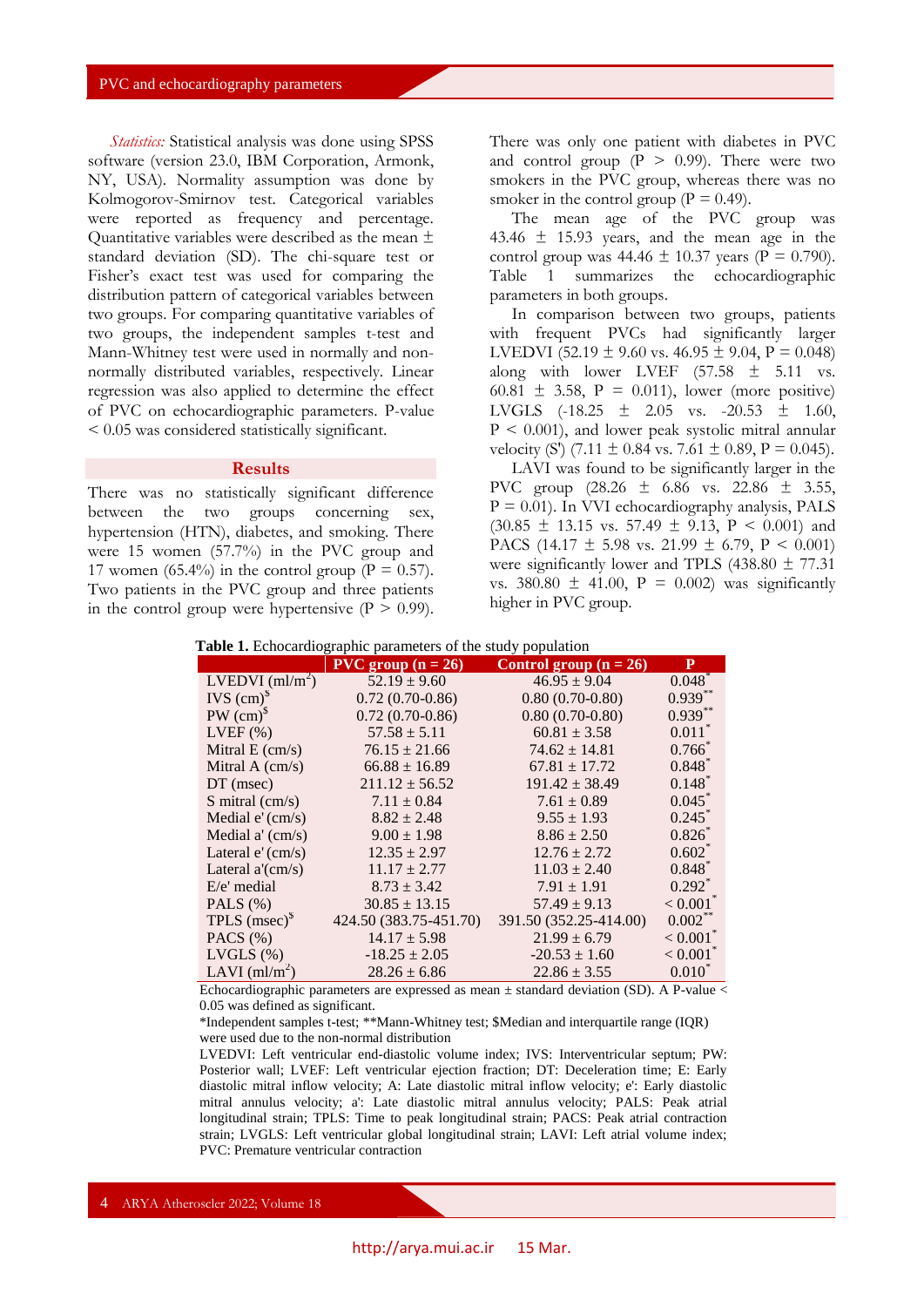Linear regression test showed that in people with PVC (compared to people without PVC), PALS was 26.6 units lower [confidence interval (CI): -32.9, -20.3]. The absolute value of LVGLS in those who had PVC was 2.2 units less than those who did not have PVC (CI: -3.3, -1.2).

## **Discussion**

In the present study, we used conventional echocardiography along with VVI analysis. VVI is a new echocardiographic modality which combines speckle tracking and endocardial border detection. Like 2D STE strain imaging, VVI is angleindependent but has simpler and faster tracking and processing times than conventional STE.12,17 It requires only a single frame tracing of the<br>endocardial border to extract quantitative quantitative time-motion and volume data.<sup>14</sup>

we demonstrated that LVEF, LVGLS, and S' were significantly lower in the PVC group. LVEDVI and LAVI were found to be significantly higher in the PVC group. In VVI echocardiography parameters, PALS and PACS were significantly lower, and TPLS was significantly longer in the PVC group.

A similar result was seen in Park et al. study, which demonstrated that patients with frequent PVCs had significantly larger LAVI associated with larger LV end-diastolic dimension, lower LVEF, and lower S'. They showed that atrial remodeling happened before LV geometry change and LV systolic dysfunction.<sup>5</sup> However, they did not evaluate the LA or LV strain, which can diagnose the subtle changes in LA or LV function. Kostis et al. showed that the number of PVCs recorded in 24 hours increased significantly with increasing age  $(P = 0.001)$ .<sup>18</sup>

Lie et al. found a moderate, significant correlation between the number of PVCs and reduced GLS ( $R = 0.44$ ,  $P = 0.002$ ). They declared that  $PVC > 8\%$  in 24 hours could identify patients with abnormal GLS [area under curve (AUC): 0.79].<sup>19</sup> This study emphasizes the importance of treating a small number of PVCs.

Cozma et al. evaluated the association between<br>quent PVCs and LA geometry. They frequent PVCs and LA geometry. They demonstrated that frequent PVCs in otherwise healthy patients were associated with LA remodeling, larger LA volume, and trapezoidal LA.<sup>6</sup> The result of the mentioned study is similar to our study that frequent PVCs could change the LA geometry.

Barutcu et al. investigated the effects of PVCs on LA function by using STE with LA strain parameters and demonstrated that global PALS  $(38.39 \pm 7.93 \text{ vs. } 44.15 \pm 6.71, \text{ P} = 0.001)$  and PACS (16.37  $\pm$  4.58 vs. 20.49  $\pm$  3.65, P < 0.001) were significantly lower and TPLS (485.5 vs. 435.0, P < 0.001) was significantly longer in the PVC group.<sup>2</sup> The result of this study is compatible with ours, but we also evaluated LV function.

Azemi et al. reported that reduced LA strain in patients with low-risk AF was a sensitive marker for increased transient ischemic attack (TIA) and stroke risk and could be used as a helping guide for or against anticoagulation in this group.<sup>20</sup>

Hirose et al. demonstrated that reduced LA function, using STE, independently predicts the risk of new-onset AF, suggesting a stronger relation between LA functional remodeling and AF than between LA size and AF.<sup>16</sup>

Echocardiography with strain analysis can show the changes in the structure and function of both LA and LV before the patient becomes symptomatic. Recent studies have emphasized the treatment of even small numbers and asymptomatic PVCs.<sup>19</sup> Therefore, the structural or functional change of LA and LV, demonstrated by strain analysis, could be a key to the timely treatment of PVC.

It has been suggested that in patients with frequent PVCs, long-term observation is applied for evaluating LV function.<sup>21</sup> Frequent PVCs may lead to a form of cardiomyopathy that can be reversed by PVCs' ablation.22-24 Chen et al. suggested that PVC treatment might prevent LA dilation and LVEF decline.<sup>25</sup>

## **Conclusion**

In this study, LA and LV function and geometry are adversely affected by frequent PVCs. Early diagnosis of these effects is possible with echocardiography along with strain analysis. It can guide the timely treatment of PVC to avoid frequent PVCs' harmful effects on the heart.

*Limitations:* The small number of patients in our study due to tight inclusion criteria was a significant limitation. Regarding the lack of followup of patients, the prognostic value of echocardiographic parameters in patients with recurrent PVC is uncertain.

# **Acknowledgments**

The authors would like to thank all the subjects participating in the current study. This study was supported by Mashhad University of Medical Sciences, Mashhad.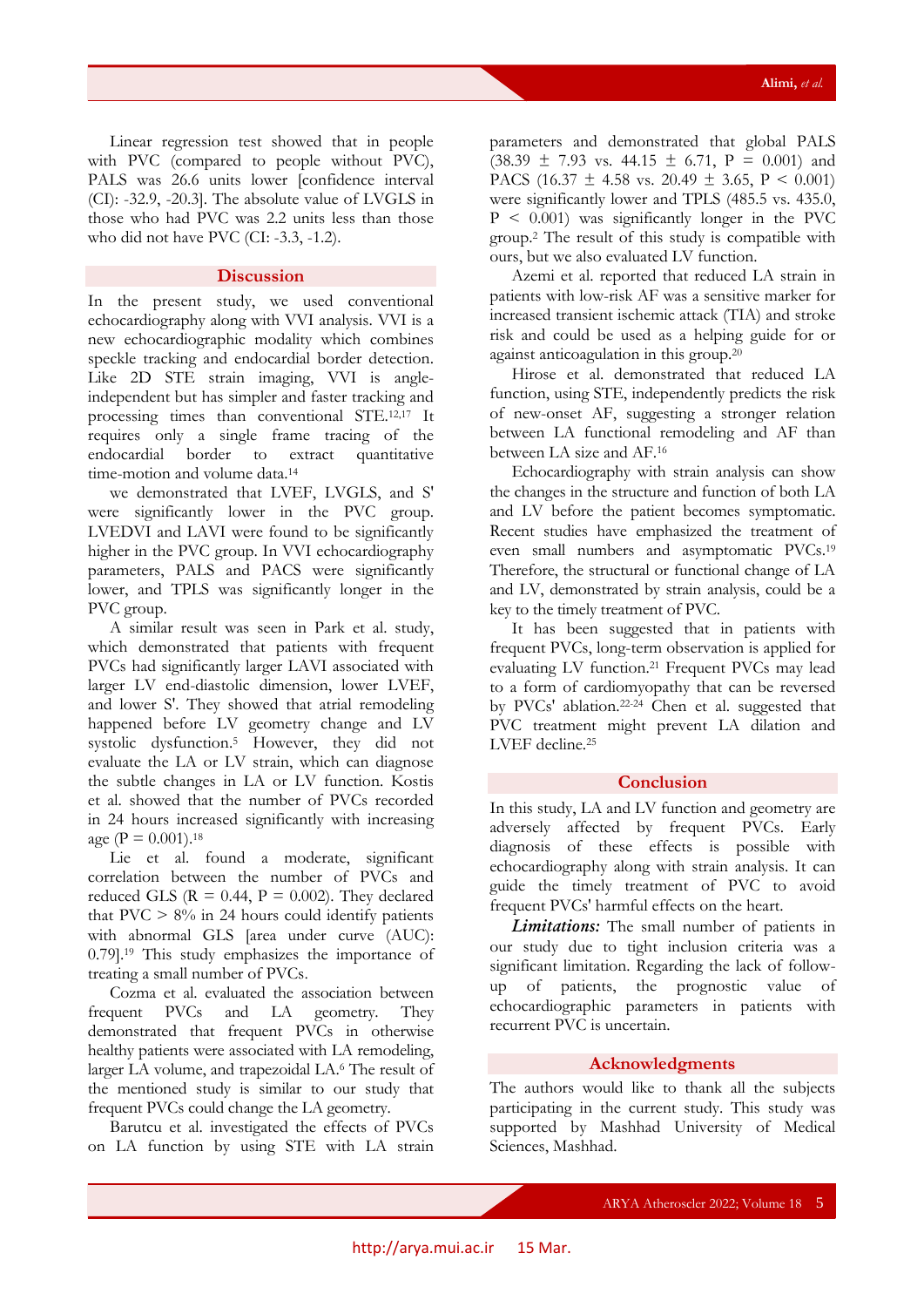### **Conflict of Interests**

Authors have no conflict of interests.

## **Authors' Contribution**

All authors contributed to this project and article equally. All authors read and approved the final manuscript.

#### **References**

- 1. Ahn MS. Current concepts of premature ventricular contractions. J Lifestyle Med 2013; 3(1): 26-33.
- 2. Barutcu A, Gazi E, Temiz A, Bekler A, Altun B, Kirilmaz B, et al. Assessment of left-atrial strain parameters in patients with frequent ventricular ectopic beats without structural heart disease. Int J Cardiovasc Imaging 2014; 30(6): 1027-36.
- 3. Oomen AWGJ, Dekker LRC, Meijer A. Catheter ablation of symptomatic idiopathic ventricular arrhythmias: A five-year single-centre experience. Neth Heart J 2018; 26(4): 210-6.
- 4. Zipes DP, Camm AJ, Borggrefe M, Buxton AE, Chaitman B, Fromer M, et al. ACC/AHA/ESC 2006 guidelines for management of patients with ventricular arrhythmias and the prevention of sudden cardiac death: a report of the American College of Cardiology/American Heart Association Task Force and the European Society of Cardiology Committee for Practice Guidelines (Writing Committee to Develop Guidelines for Management of Patients With Ventricular Arrhythmias and the Prevention of Sudden Cardiac Death). J Am Coll Cardiol 2006; 48(5): e247-e346.
- 5. Park Y, Kim S, Shin J, Oh AR, Shin EJ, Lee JH, et al. Frequent premature ventricular complex is associated with left atrial enlargement in patients with normal left ventricular ejection fraction. Pacing Clin Electrophysiol 2014; 37(11): 1455-61.
- 6. Cozma D, Streian CG, Petrescu L, Mornos C. Subclinical left atrium remodelling in patients with frequent premature ventricular contractions. Kardiol Pol 2014; 72(11): 1141-7.
- 7. Sen J, Amerena J. Premature ventricular contraction-induced dilated cardiomyopathy: a case report. Eur Heart J Case Rep 2019; 3(1): ytz016.
- 8. Lang RM, Badano LP, Mor-Avi V, Afilalo J, Armstrong A, Ernande L, et al. Recommendations for cardiac chamber quantification by echocardiography in adults: an update from the American Society of Echocardiography and the European Association of Cardiovascular Imaging. J Am Soc Echocardiogr 2015; 28(1): 1-39.
- 9. Nagueh SF, Smiseth OA, Appleton CP, Byrd BF 3<sup>rd</sup>, Dokainish H, Edvardsen T, et al. Recommendations for the evaluation of left ventricular diastolic function by echocardiography: An update from the American Society of

Echocardiography and the European Association of Cardiovascular Imaging. J Am Soc Echocardiogr 2016; 29(4): 277-314.

- 10. Quinones MA, Otto CM, Stoddard M, Waggoner A, Zoghbi WA. Recommendations for quantification of Doppler echocardiography: A report from the Doppler Quantification Task Force of the Nomenclature and Standards Committee of the American Society of Echocardiography. J Am Soc Echocardiogr 2002; 15(2): 167-84.
- 11.Bigdelu L, Poorzand H, Azari A, Jarahi L, Ghaderi F, Fazlinejad A, et al. Mitral leaflet separation to evaluate the severity of mitral stenosis: Validation of the index by transesophageal three-dimensional echocardiography. Echocardiography 2018; 35(3): 361-7.
- 12. Gan GCH, Ferkh A, Boyd A, Thomas L. Left atrial function: Evaluation by strain analysis. Cardiovasc Diagn Ther 2018; 8(1): 29-46.
- 13.Cameli M, Lisi M, Righini FM, Mondillo S. Novel echocardiographic techniques to assess left atrial size, anatomy and function. Cardiovasc Ultrasound 2012; 10: 4.
- 14. Valocik G, Druzbacka L, Valocikova I, Mitro P. Velocity vector imaging to quantify left atrial function. Int J Cardiovasc Imaging 2010; 26(6): 641-9.
- 15. Moaref A, Faraji M, Tahamtan M. Subclinical left ventricular systolic dysfunction in patients with metabolic syndrome: A case-control study using two-dimensional speckle tracking echocardiography. ARYA Atheroscler 2016; 12(6): 254-8.
- 16. Hirose T, Kawasaki M, Tanaka R, Ono K, Watanabe T, Iwama M, et al. Left atrial function assessed by speckle tracking echocardiography as a predictor of new-onset non-valvular atrial fibrillation: Results from a prospective study in 580 adults. Eur Heart J Cardiovasc Imaging 2012; 13(3): 243-50.
- 17. Vakilian F, Tavallaie A, Alimi H, Poorzand H, Salehi M. Right atrial strain in the assessment of right heart mechanics in patients with heart failure with reduced ejection fraction. J Cardiovasc Imaging 2021; 29(2): 135-43.
- 18. Kostis JB, McCrone K, Moreyra AE, Gotzoyannis S, Aglitz NM, Natarajan N, et al. Premature ventricular complexes in the absence of identifiable heart disease. Circulation 1981; 63(6): 1351-6.
- 19. Lie OH, Saberniak J, Dejgaard LA, Stokke MK, Hegbom F, Anfinsen OG, et al. Lower than expected burden of premature ventricular contractions impairs myocardial function. ESC Heart Fail 2017; 4(4): 585-94.
- 20. Azemi T, Rabdiya VM, Ayirala SR, McCullough LD, Silverman DI. Left atrial strain is reduced in patients with atrial fibrillation, stroke or TIA, and low risk CHADS(2) scores. J Am Soc Echocardiogr

6 ARYA Atheroscler 2022; Volume 18